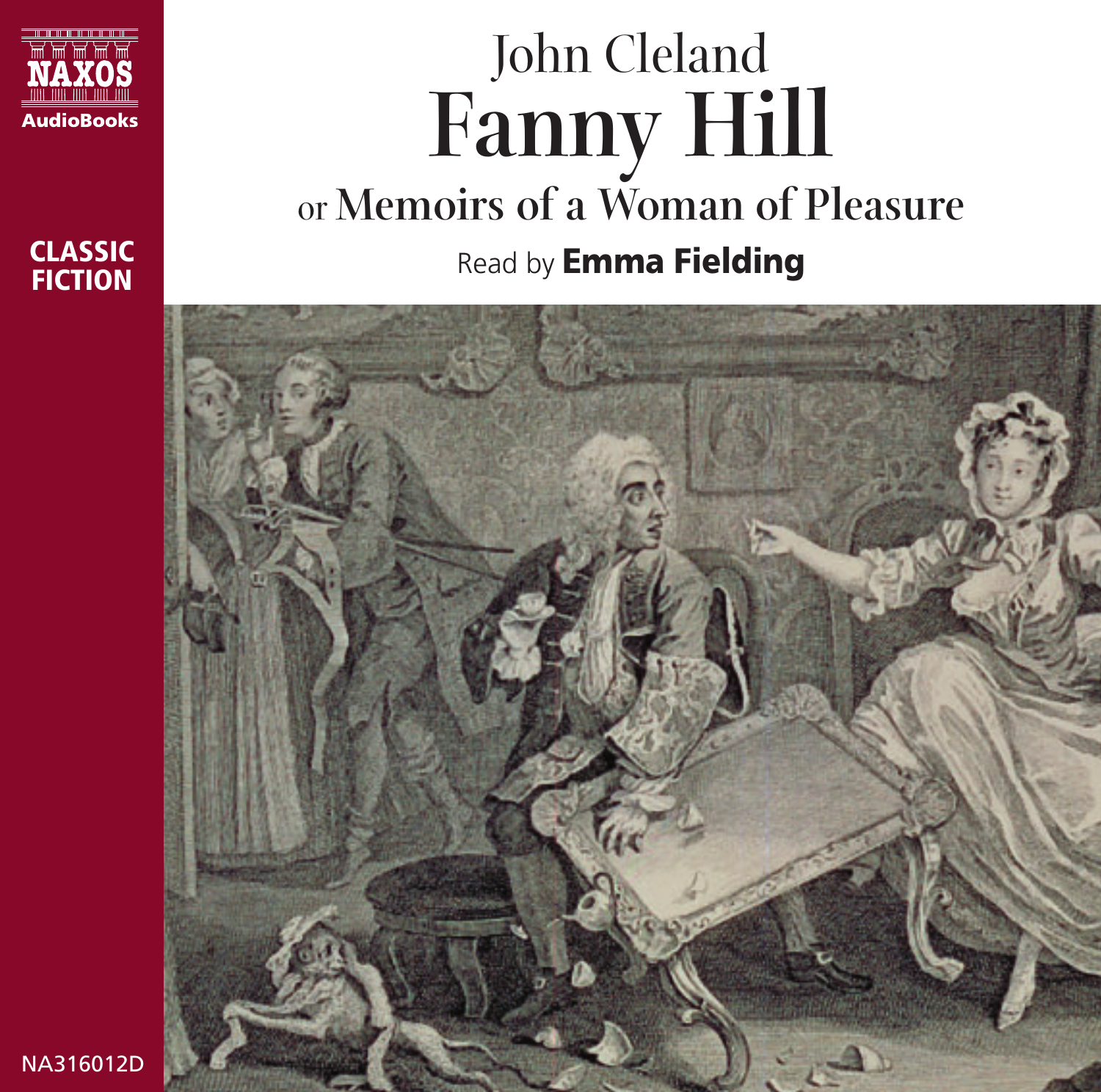|   | <b>LETTER THE FIRST</b>                   |       |
|---|-------------------------------------------|-------|
|   | $\Box$ Fanny goes to London               | 6:33  |
|   | $\lfloor 2 \rfloor$ Left alone at the inn | 3:19  |
| 3 | Mrs Brown takes Fanny in                  | 6:30  |
| 4 | Fanny is initiated in "the London way"    | 8:10  |
|   | El Fanny is introduced to Mr Crofts       | 8:48  |
|   | I The first invader of Fanny's innocence  | 7:58  |
| 7 | Mrs Brown and her paramour                | 7:12  |
|   | $8$ Fanny in love                         | 15:50 |
|   | 9 Fanny and Charles                       | 11:01 |
|   | 10 Mrs Jones' ultimatum                   | 8:43  |
|   | <sup>11</sup> Mr H's affections           | 5:50  |
|   | 12 Mr H's infidelity                      | 5:46  |
|   | [13] Will provides a means of revenge     | 10:57 |
|   | 14 Fanny's happiness cut short            | 7:03  |
|   | 15 Fanny meets Mrs Cole                   | 3:40  |

<u> 1980 - Johann Barn, amerikan bestemannten (</u>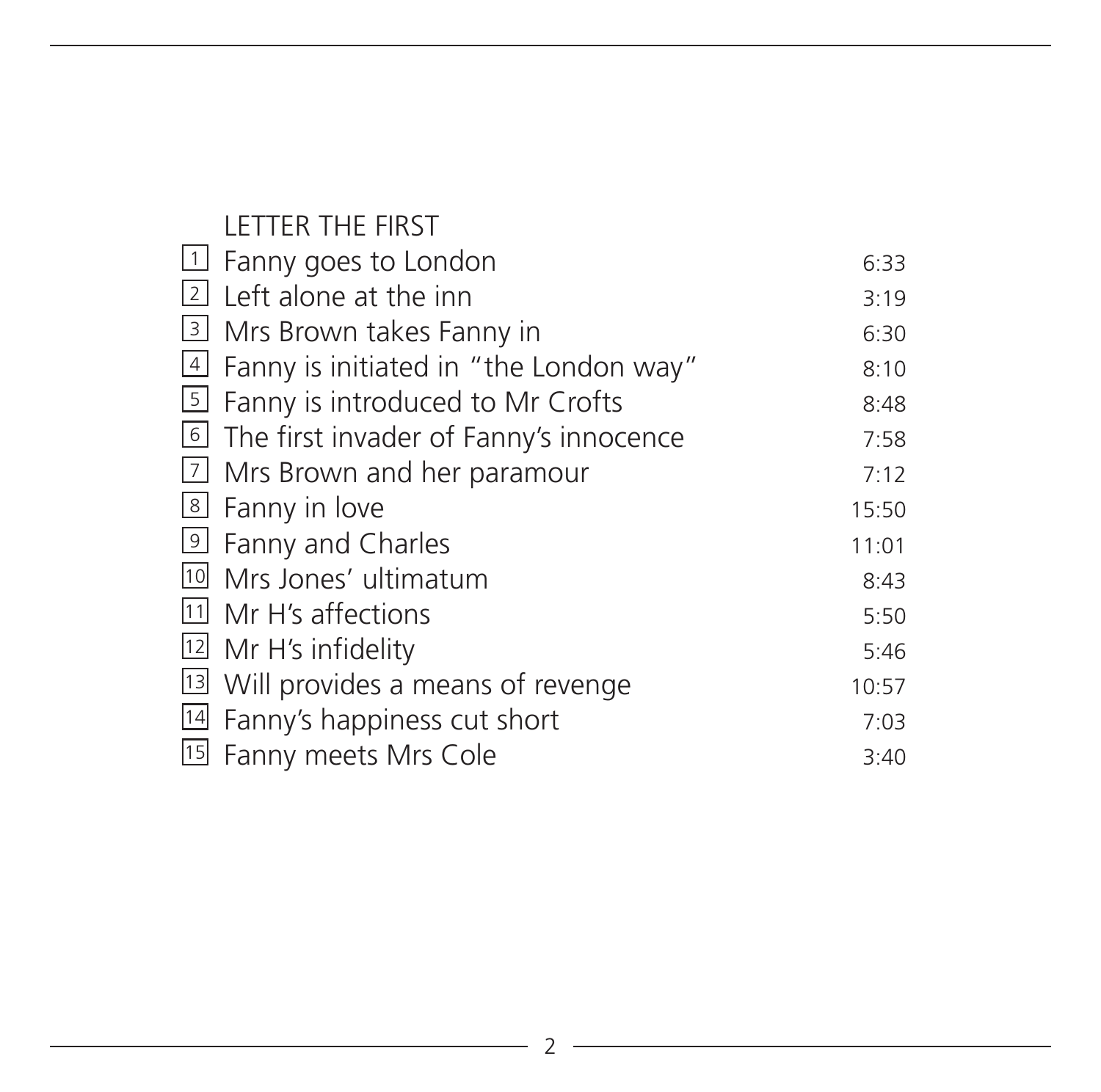#### LETTER THE SECOND

| 16 Fanny continues her story                           | 2:06  |
|--------------------------------------------------------|-------|
| $\boxed{17}$ Fanny is introduced to her new companions | 7:35  |
| <sup>18</sup> The company of gentlemen is met          | 4:05  |
| 19 Louisa, Harriet and Emily and their gallants        | 10:38 |
| 20 Fanny's initiation                                  | 7:18  |
| 21 The night after                                     | 6:29  |
| 22 A meeting in Covent Garden                          | 6:53  |
| 23 Mr Norbert is received                              | 10:15 |
| 24 Fanny becomes a kept woman                          | 3:47  |
| 25 Mr Barville's ardent desire                         | 11:14 |
| 26 The violent expedient of lashing nature             | 9:37  |
| 27 Good-natured Dick                                   | 7:33  |
| 28 The life of a gentle-woman                          | 4:42  |
| 29 Charles returns                                     | 6:41  |
| <sup>30</sup> The sacrifice of Vice to Virtue          | 7:53  |

### **Total time: 3:44:06**

<u> 1989 - Johann Barbara, martin a</u>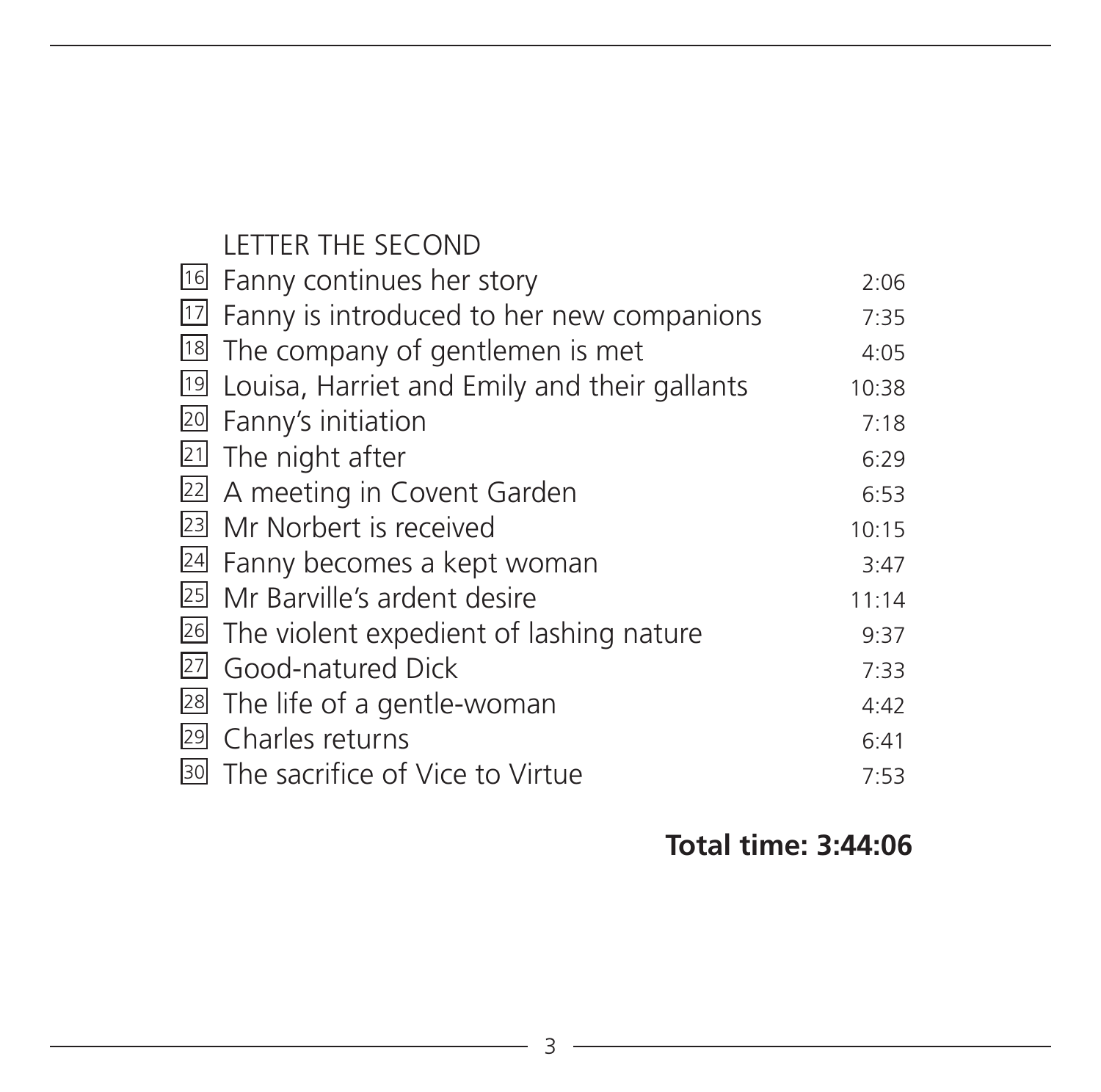# John Cleland **Fanny Hill** or **Memoirs of a Woman of Pleasure**

#### **THE BOOK**

*"I beg of your Grace to give proper orders to stop the progress of this vile Book which is an open insult upon Religion and good manners…" Thomas Sherlock, Bishop of London* (1750)

Sherlock's condemnation, fierce as it was, was in reference not to the original version of Cleland's erotic masterpiece, but an edition expurgated by the author himself (entitled **Memoirs of Fanny Hill**) and published in March 1750. The novel itself, in its fuller and original version, had appeared in two parts, the first in November 1748 and the second in March 1749, both published by Ralph Griffiths, and each selling for three shillings. There is evidence that the book, at least in manuscript form, was read at a meeting of the "Order of the Beggar's Benison and Merryland" in 1737. However, both parts of the novel were published during Cleland's incarceration for debt in Fleet Prison, having first been revised by their author. It was some six

months after the publication of the second part that Cleland was arrested for issuing an obscene publication, but shortly released. After publication of the bowdlerised version he was again arrested, but no charges seem to have been made against him.

The book became one of the most popular of the eighteenth century with several editions, often with illustrations appearing on the market. However, for 200 years the book was treated purely as pornography and this resulted in its literary worth being ignored. It was only after the legal action in America and Europe in the early 1960s coupled, no doubt, to the changing mood of those times to matters sexual, that the work began to be reappraised.

Fanny Hill contains echoes of several other novels of the mid-eighteenth century, most obviously Daniel Defoe's **Moll Flanders**, although the latter work is deliberately less explicit, being "wrapped up so clean". There are many influences also from French libertine literature. Indeed,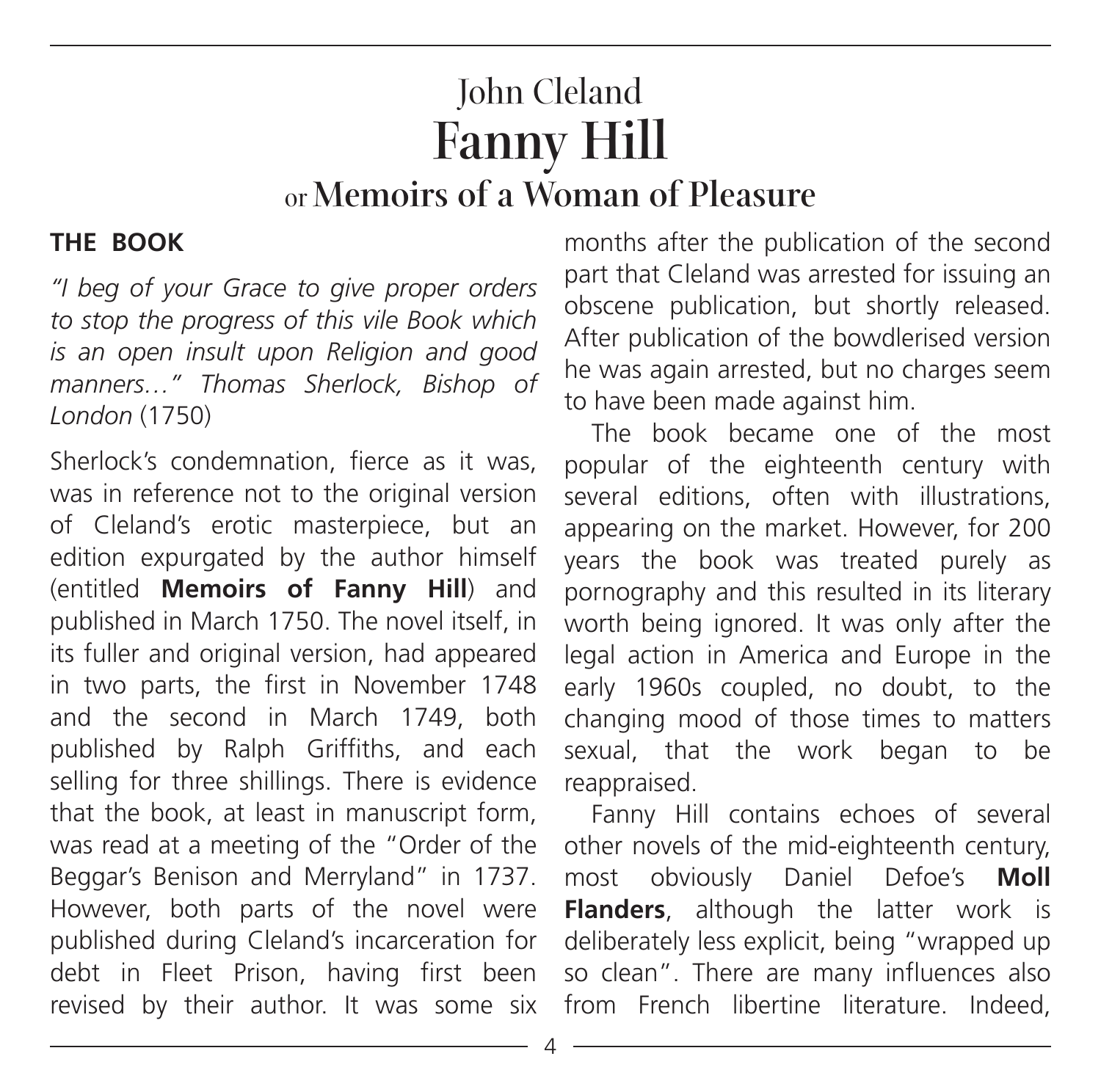translations of erotica from the continent were readily available in England at this time, and Cleland's moral outlook – the open enjoyment of sexual pleasure – would seem to be more attuned to the French than to the English literary approach.

#### **THE AUTHOR**

John Cleland was born in 1710, the son of Major William Cleland, Commissioner of Taxes. He was educated at Westmister and joined the East India Company in Bombay in 1728 where he remained until 1740, having achieved some success in business. He returned to London in 1741 when his father died. A dispute with his mother did nothing to alleviate ongoing financial difficulties and he became a journalist interspersed with periods within a debtor's prison.

After the publication of **Fanny Hill**, for which he was paid £20, Cleland attempted to repeat its commercial success with the publication in 1751 of **Memoirs of a Coxcomb** which lacked the eroticism of Fanny Hill and, as a result, sold only a few copies. His later attempts at erotic fiction also fell into oblivion and he spent the rest of his days translating and writing poetry, plays and, eventually, scientific treatises. In 1779 Boswell described him as a lonely figure living in shabby chaos "drinking tea and eating biscuits… There was something genteel in his manner amidst this oddity." It was in such obscurity and poverty that Cleland died in 1789.

#### **Notes by Anthony Anderson**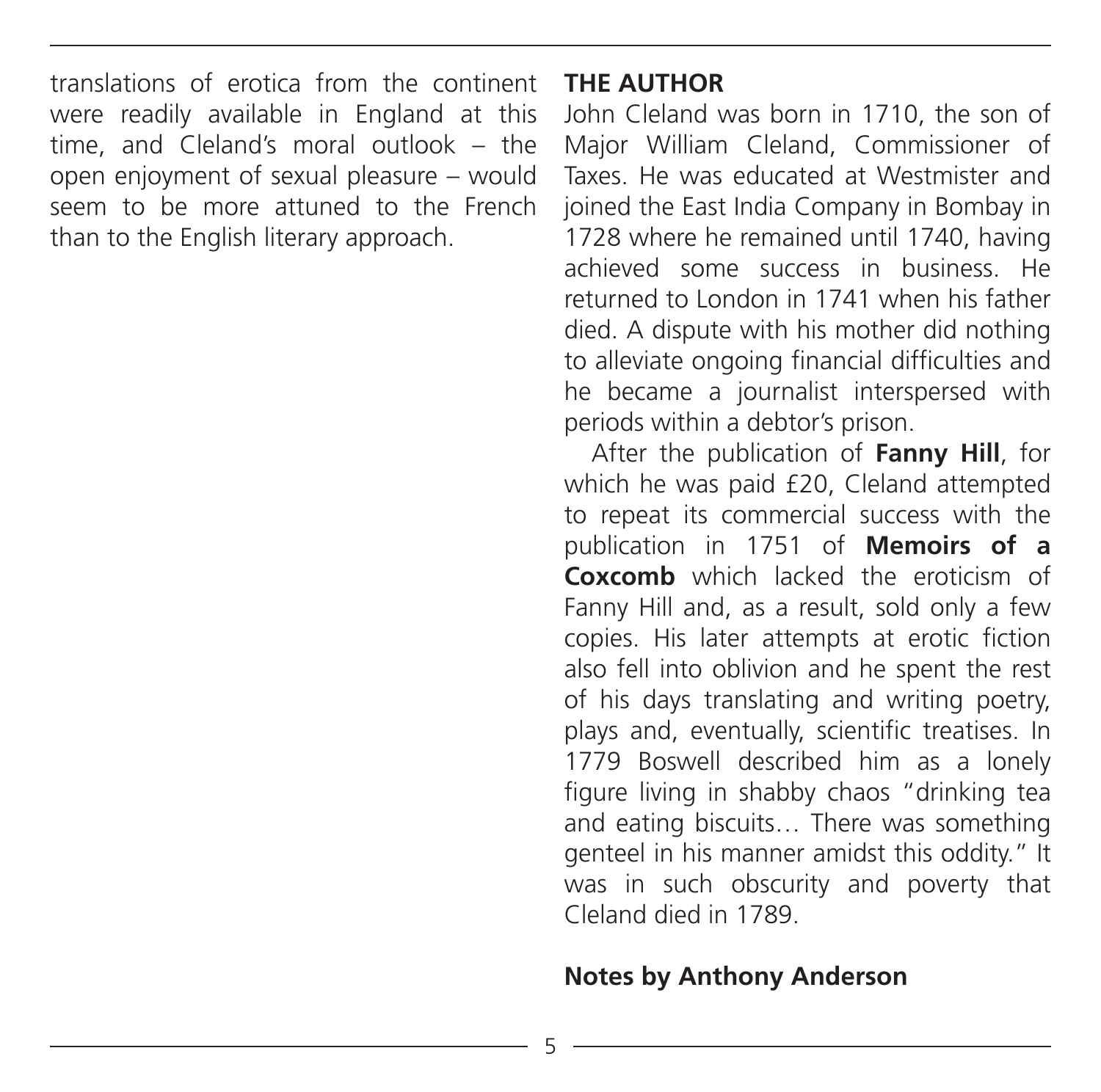## **The music on this recording is taken from the NAXOS catalogue**

| <b>RAMEAU</b> LA NAISSANCE D'OSIRIS/ABARIS OÙ LES BORÉADES<br>Capella Savaria/Mary Térey-Smith | 8553388  |
|------------------------------------------------------------------------------------------------|----------|
| <b>RAMEAU</b> ANACRÉON/DAPHNIS ET EGLÉ<br>Capella Savaria/Mary Térey-Smith                     | 8 553746 |

**Music programmed by Anthony Anderson**

Cover picture: William Hogarth, A Harlot's Progress. Courtesy: The Bridgeman Art Library, London.